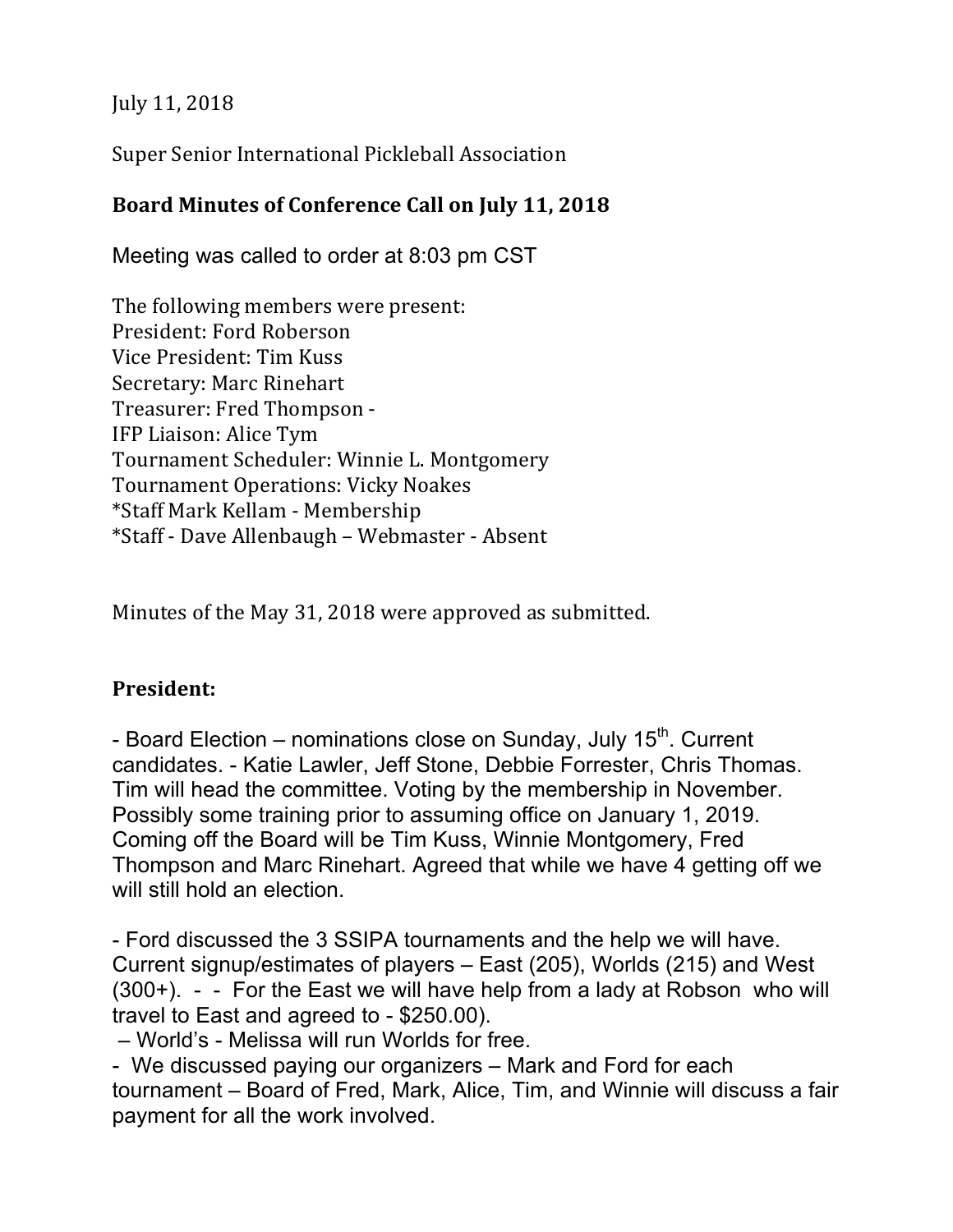- Jeff Stone (\$500.00) has volunteered to run the West – Melissa (\$2500 to West) and referee coordinator \$600.00)

- We continue to refine Tournament Coverage for the rest of the year as we need coverage at SoCal, Catalina/Tucson, and Florida State PB Championships.

- July and August tournaments - 5, 4, total 9 - three fourths of the schedule, with 4 months to go.

- We discussed the Atlantic Regional and the associated issues. Board decided to wait until the dust settles between correspondence between Rocky Clark and Christine before we make decision on our next steps reference TD – non compliance with SSIPA age/skill. Of the 517 players there were only 38 SSIPA members involved – 7% - he did do every age group – all got points. Better off to wait and see what USAPA says back to us.

-As a result of this discussion, Ford proposed sending out this reminder to the Regional Tournament Directors:

- To be sent to 3 regions that are listed as skill/age

# **SSIPA Brackets for Region Tournaments**

SSIPA brackets for players  $60+$  in age,  $60-64$ ,  $65-69$ ,  $70-74$ ,  $75-79$ , and  $80+$  are developed using the age/skill format in pickleball tournaments.com. Skills within an age group may be combined or separated based on the number of entries within each age group. Generally, an age group with less than 3 entries at a skill level will be combined with another skill level. Medals are awarded by age/skill levels.

In all tournaments, players may request to play down in age or up in skill. Age groups that have fewer than three entries may be combined down in age with a lower age group, if the players agree.

If you need assistance with these guidelines, please contact Ford Roberson: ssipa.pb@gmail.com or Mark Kellam: ssipa.membership@gmail.com

- Winnie pointed out that the issue remains as to how SSIPA responds when TD's do not follow our guidelines. Board requested that Winnie start the conversation via an email proposal for evaluation and comments.

- Ford reported that West Regional, Mid-Atlantic, Middle States, Great Lakes, all set up Age/Skill, visited with Mid and Middle both this past week to get them to change from Skill/Age.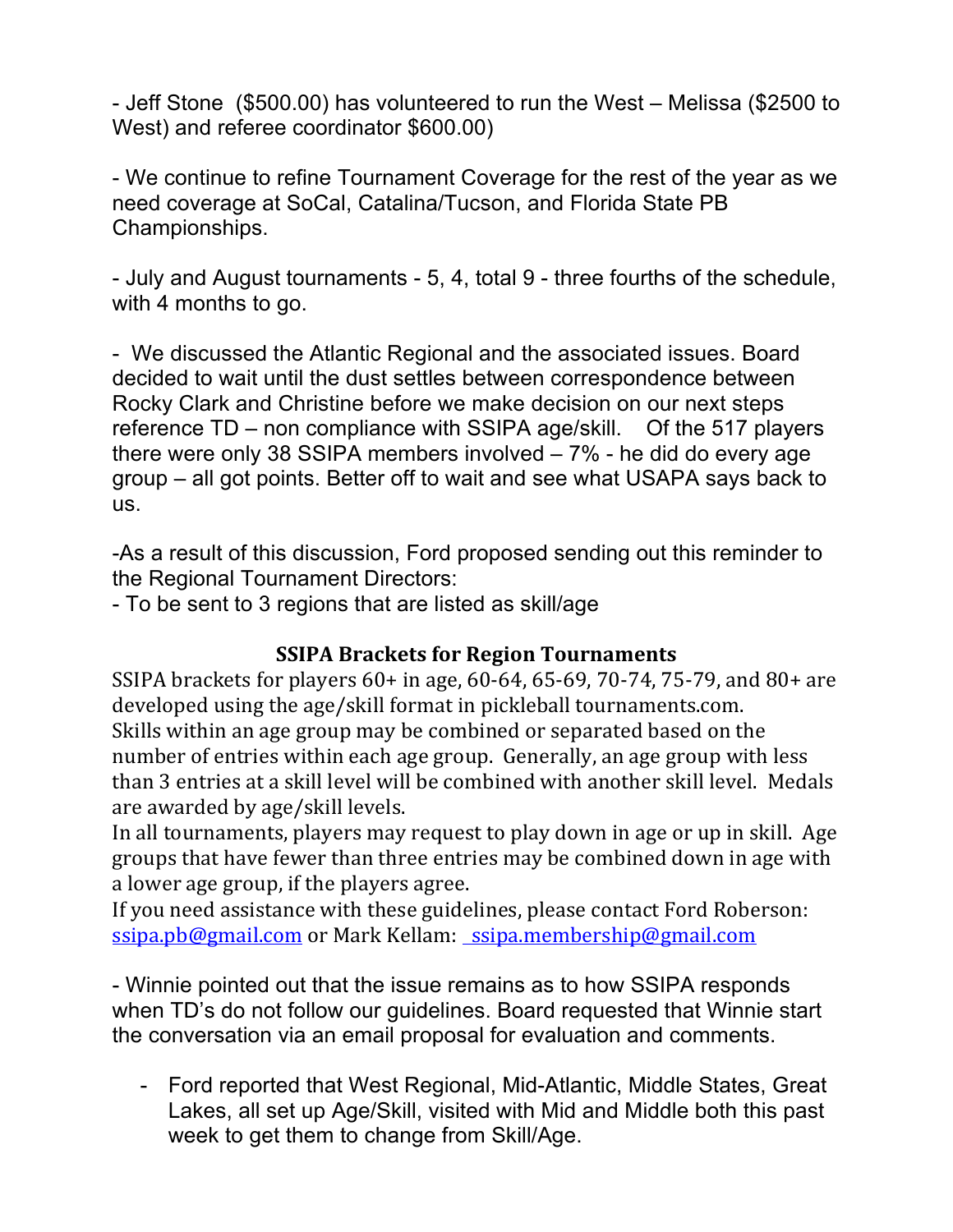- Northwest, Great Plains, Atlantic South, not sure.

- Italian Open – 147 players – Bainbridge Cup (24 players – 18 US and 6 European – Very small this year.)

- Tabled until next meeting - May/June Edition of PB Mag - explanation of age group changes. – See attached pdf – how does this impact future SSIPA tournaments? This was not discussed and tabled until next meeting.

- 2019 Tournament Schedule – has been started. Not for publication yet:

| <b>Date</b>       | <b>Tournament</b>                                        |
|-------------------|----------------------------------------------------------|
|                   |                                                          |
| $1/8 - 13/2019$   | <b>USAPA Southwest Regional</b>                          |
| 1/29-31/2019      | Sun City Marinette SSIPA Tournament                      |
| 2/7-11/2019       | Sombrero Showdown and Amigos Cup                         |
| 3/18-21/2019      | SouthShore Sunshine Sizzler                              |
| $3/22 - 24/18$    | The Lakes Spring Fling Hosted by Marcin Rozpedski/Engage |
| $4/9 - 11/2019$   | <b>Kissing Tree Invitational</b>                         |
| 6-1-19 - Estimate | <b>Hawaiian Boomer Classic</b>                           |
| 7/18-22/2019      | Mid-America Indoor PB Championships                      |
|                   |                                                          |
|                   |                                                          |

- Tabled until next meeting - At some point we need to discuss SSIPA State Representatives and having more people in the field supporting us.

#### **Vice President:**

- Update on Colorado Pickleball Open 430 players.
- Currently in Simi, CA for the President's Cup.
- Discussed and Board agreed that we need to hold elections in November even though we have 4 qualified candidates and 4 departing the Board.

**Secretary:**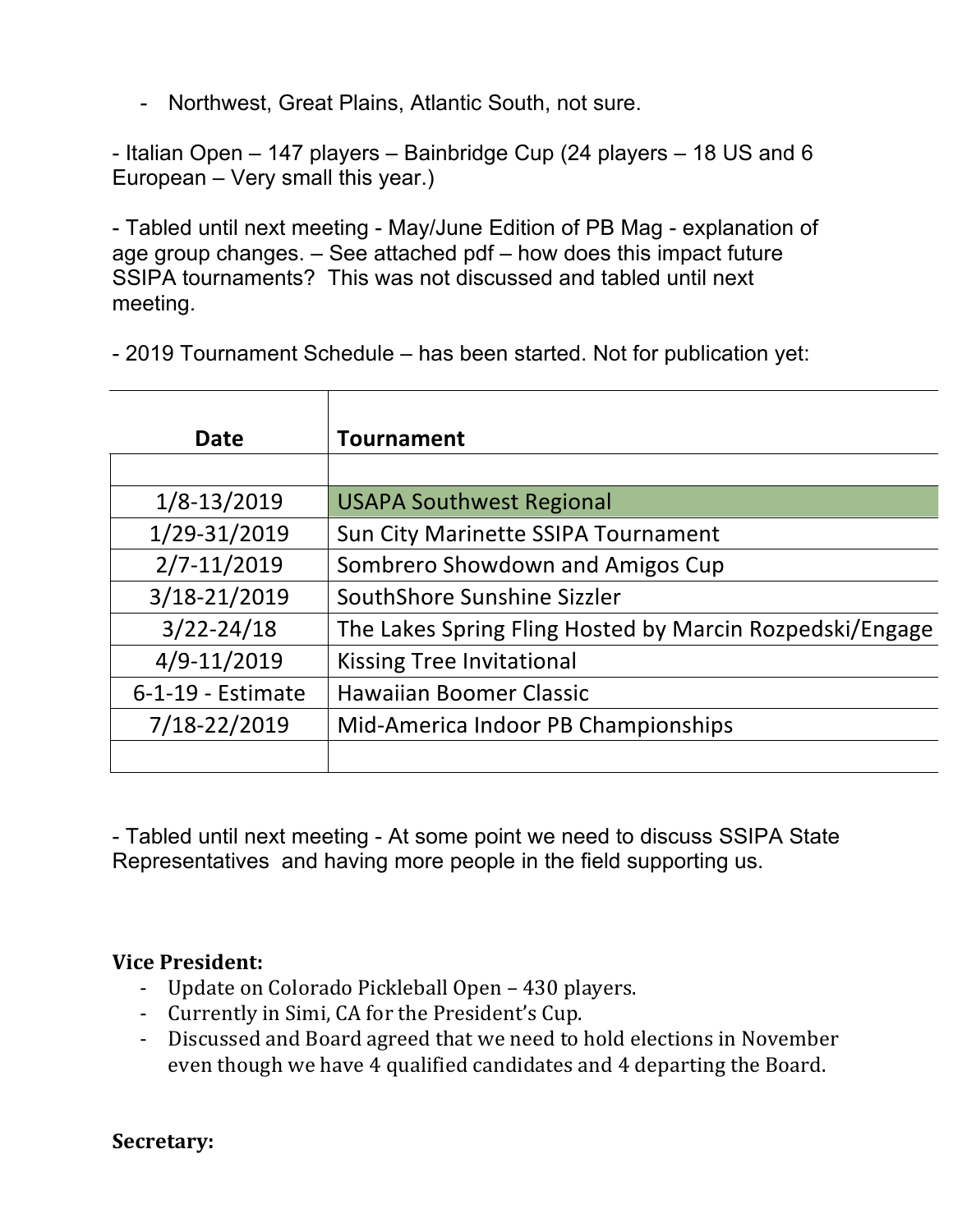- Currently have over 1400 Facebook followers.
- Kudos to Mark for July Newsletter
- East, World and West Pins order quantities will coordinate with Ford for number to order
- 2019 pin discussion what direction to take? Pins new format, no pins? Most felt that the pins have run their course. We will continue to research other options: decals, magnets, etc. Tabled decision.

# **Treasurer:**

- Recommendation to suspend the Marriott Holiday Classic for 2018 – for non-payment in 2017.

- Board voted to remove the JW Marriott from our SSIPA schedule until resolution of payment in 2017. Fred and/or Ford will make positive telephone contact with Brian Thorfinnson and Jack Thomas to resolve issue.

- Staff paychecks and travel reimbursements have been mailed.

# **IFP Liaison: Alice**

- Bainbridge Cup Ford and Alice will attend
- San Felipe open for registration on July 16
- IFP no change
- Montreal working on a SSIPA tournament there.

- Global Paddle Share – a SSIPA initiative for East, Worlds and West – Will start promoting this Facebook and Newsletter closer to the tournament.

- The Board agreed to recognize all 7 "Founding Board Members" with the same plaque this year. Alice will coordinate the plaque

- We will recognize Gamma and Franklin this year as Outstanding companies at World's in Robson Ranch. Alice will work up prototype.

# **Tournament Coordinator: Winnie**

**-** Mid-America will be July 18-22, 2019 and she will submit TD commitment shortly.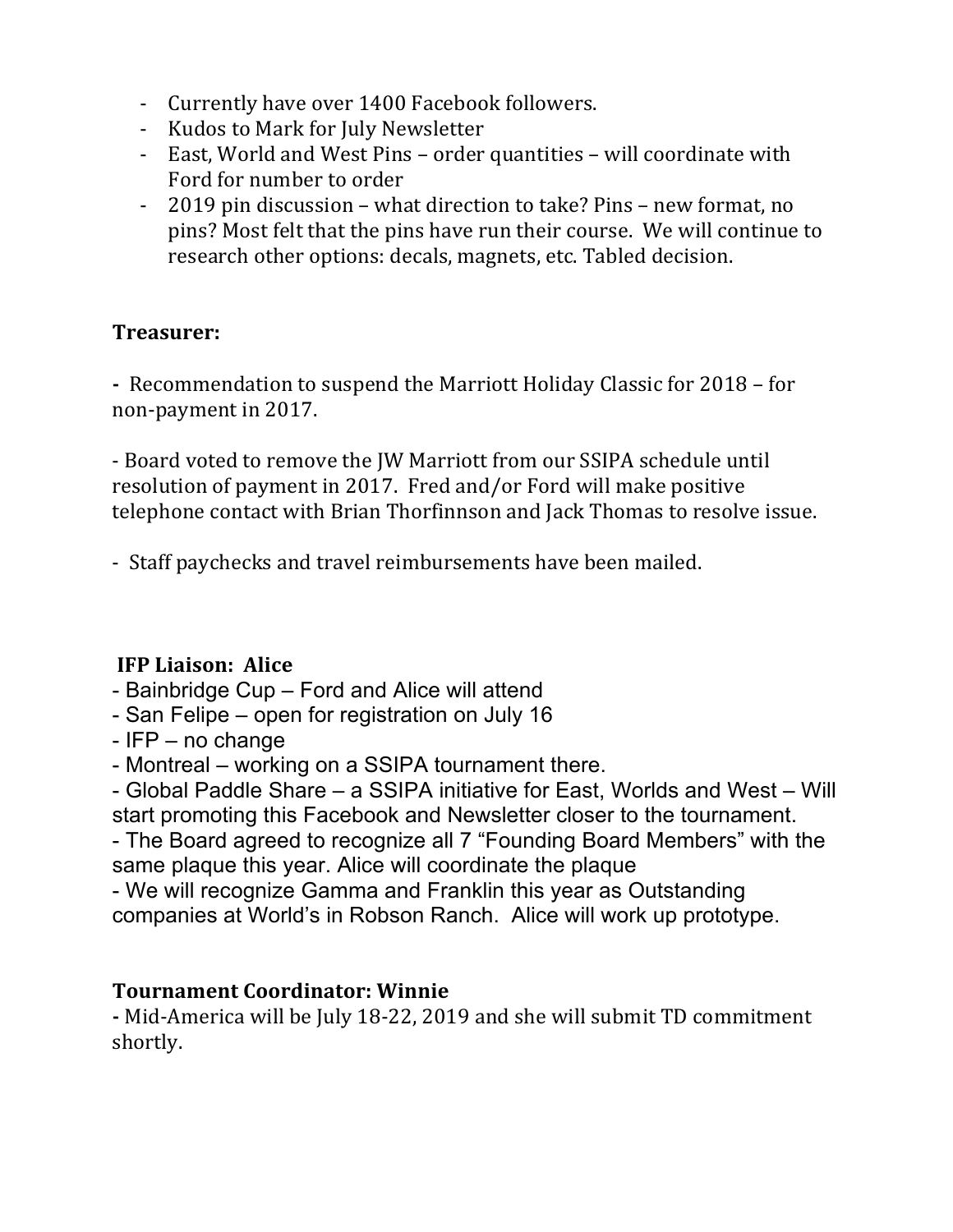#### **Tournament Operations: Vicky**

- Working the East, Worlds and West medals with Symbol Arts – need to order 45 days out. Will coordinate with Ford.

# **\*Membership – Mark Kellam** –

- MemberLeap – we are live with MemberLeap system. The implementation went very well. A few small problems, but nothing that couldn't be fixed easily. New members are joining (13 so far in new system), and we have a total of 1,391 members. The "best" thing so far is that there is ZERO work when a new member joins, I just get an email that it happened, and smile.....

I have tested sending the newsletter through ML and it works great. I can also target audiences with emails. For example, if we want to send something to members from a particular state(s), we can do that.

Has everyone logged on to ML? If not, let me know and I will help you.

Going forward, I will be building some instructional videos (videos of computer screen) for standard functions in the system. Items such as, renewing membership, searching for members.

Note that everyone's information was converted to only show their name online. Everyone must proactively change their privacy settings to allow personal information to the other members. I will highlight many of these items in the next newsletter.

In summary, the MemberLeap implementation took longer than I expected, but it was worth the extra time to ensure a seamless project.

- Board authorized up to \$100.00 expenditure for purchase of additional software for the system.

# **\*Webmaster – Dave Allenbaugh –**

– Web Statistics – See Below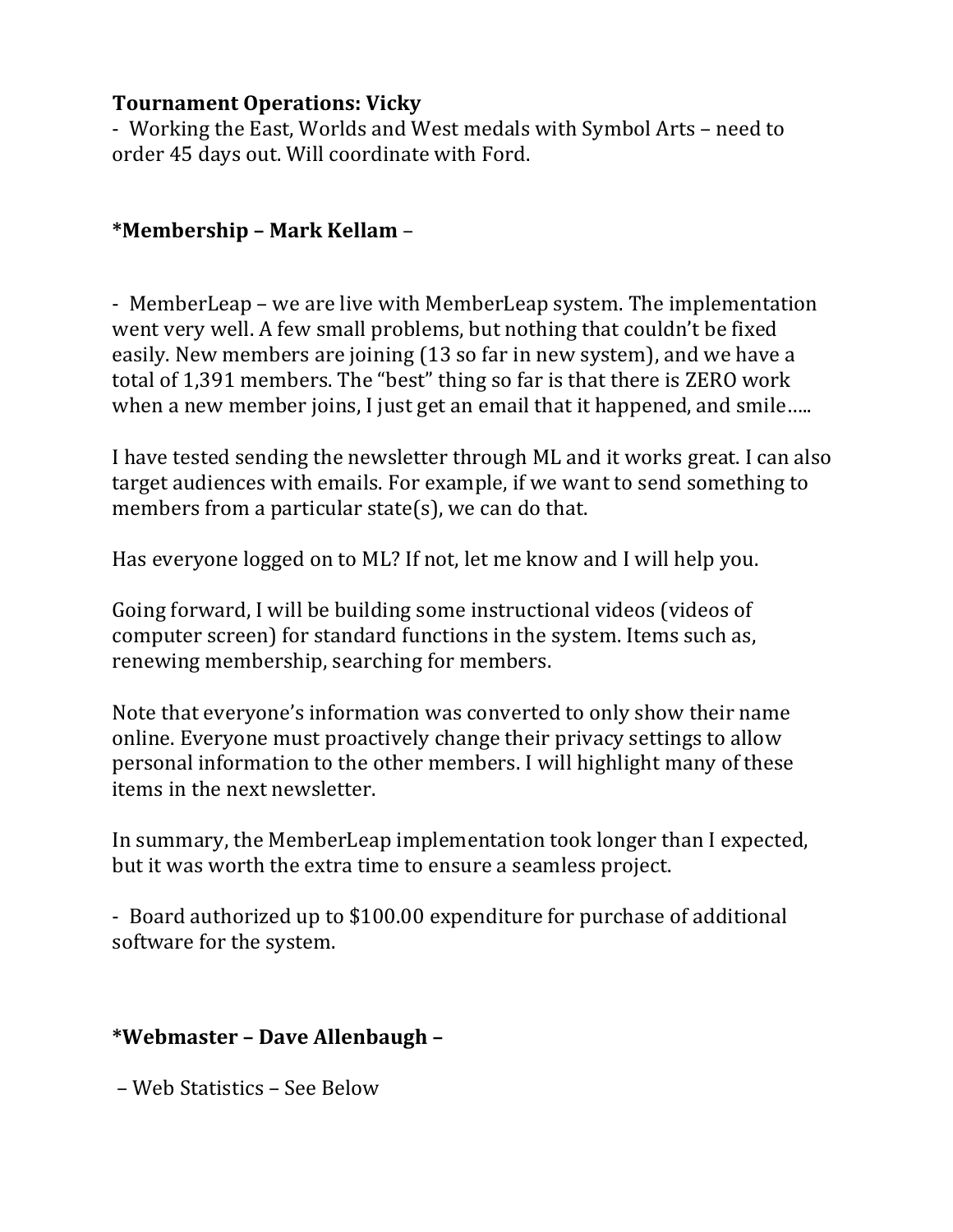**Unfinished Business - Discussion Items - None**

**New Business - None**

Meeting was adjourned at 9:48 pm CDT.

The next meeting will be scheduled at a later date by the President.

# SSIPA TREASURER'S REPORT July 6, 2018

| <b>BANK BALANCE LAST REPORT 5-27-18</b> | \$54484.55          |  |  |
|-----------------------------------------|---------------------|--|--|
| EXPENDITURES SINCE LAST REPORT          |                     |  |  |
| <b>MEMBERLEAP</b>                       | \$2592.50           |  |  |
| MAILING                                 | \$5.00              |  |  |
| <b>PRINTING</b>                         | \$37.86             |  |  |
| <b>STAFF PAYMENTS</b>                   | \$1800.00           |  |  |
| <b>WEBSITE/URL FEES</b>                 | \$38.85             |  |  |
| <b>INCOME SINCE LAST REPORT</b>         |                     |  |  |
| PAYPAL MEMBERSHIPS                      | \$2340.00           |  |  |
| PAYPAL TOURNAMENT PAYMENT               | \$1329.00           |  |  |
| MEMBERSHIP CHECK/CASH                   | \$45.00             |  |  |
| <b>CHAMPIONSHIP CHECKS AND CASH</b>     | \$55.00             |  |  |
| TOURNAMENT PAYMENTS-CHECKS              | \$396.00            |  |  |
| PAYPAL SSIPA CHAMPIONSHIPS REVENUE      | \$14560.00          |  |  |
| <b>BANK BALANCE AS OF 7-6-18</b>        | \$65327.64          |  |  |
| PAYPAL ACCOUNT BALANCE 7-6-18           | \$1526.21           |  |  |
| <b>OUTSTANDING TOURNAMENT PAYMENT-</b>  |                     |  |  |
| HOLIDAY CLASSIC                         | \$746.00 (180 DAYS) |  |  |

Web Statistics for June 2018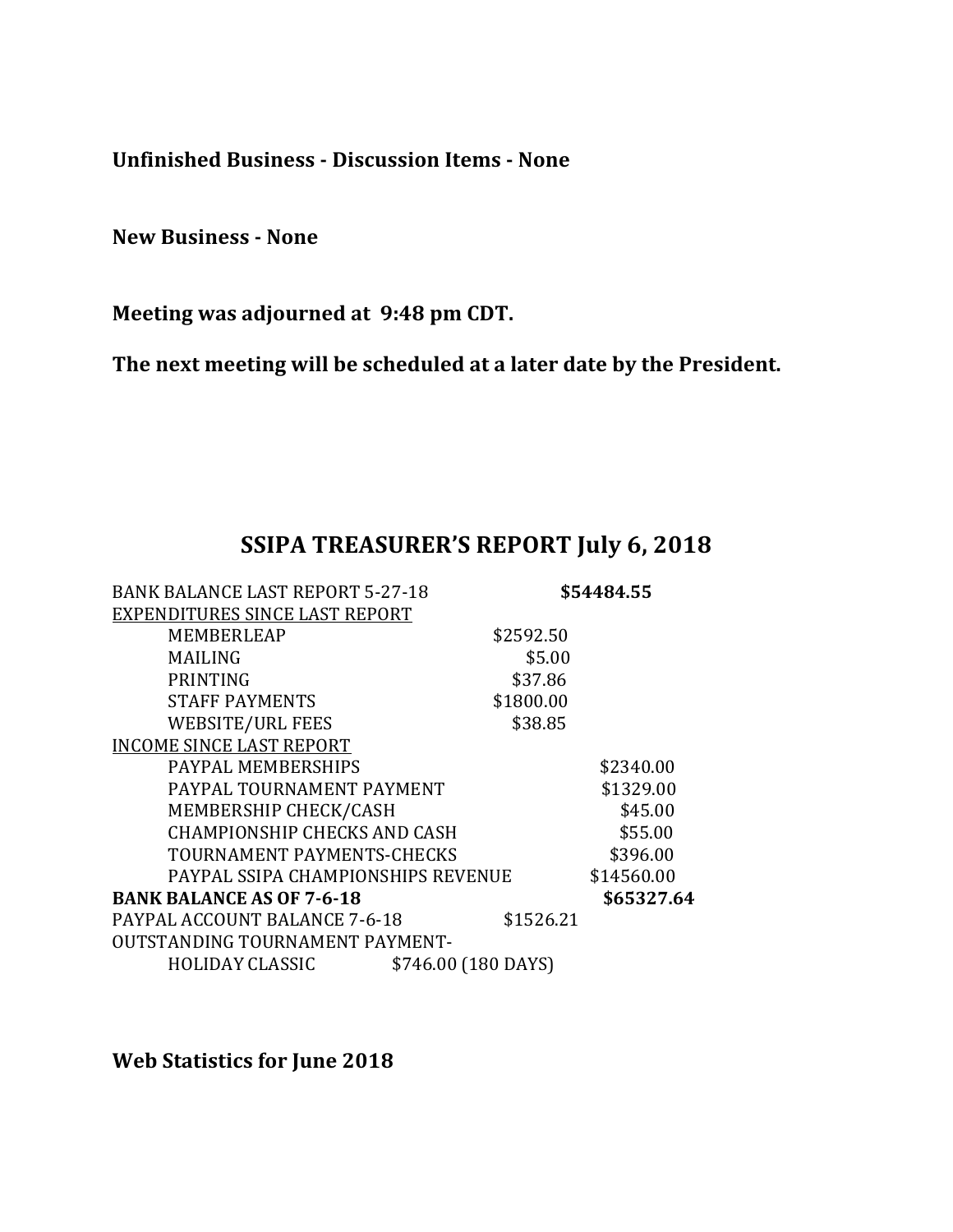# *Website statistics*

| <b>Total Visitors</b>       | 1686 |
|-----------------------------|------|
| <b>Total Page Visits:</b>   | 4894 |
| Unique Vistors              | 1101 |
| (Visited website only once) |      |

# Dates Covered: 6/01 - 6/30/ 2018

|                                       | Num. of       |
|---------------------------------------|---------------|
| <b>Website Page</b>                   | <b>Visits</b> |
| Home                                  | 1703          |
| 2018 Tournaments                      | 976           |
| <b>SSIPA Point Leaders</b>            | 376           |
| <b>SSIPA Star</b>                     | 298           |
| Membership                            | 278           |
| <b>Application Form</b>               | 168           |
| Newsletter                            | 162           |
| <b>Tournament Director Guidelines</b> | 145           |
| <b>Tournament Planning</b>            | 92            |
| <b>Tournament Gallery</b>             | 79            |
| PayPal Payment                        | 77            |
| Membership Renewal                    | 64            |
| <b>SSIPA Board</b>                    | 50            |
| <b>Planning Tool</b>                  | 50            |
| <b>SSIPA Info</b>                     | 44            |
| <b>Contact Us</b>                     | 40            |
| <b>FAQ</b>                            | 37            |
| Mid America (Gallery)                 | 37            |
| <b>SSIPA Board Elections</b>          | 34            |
| <b>Stars Archive</b>                  | 32            |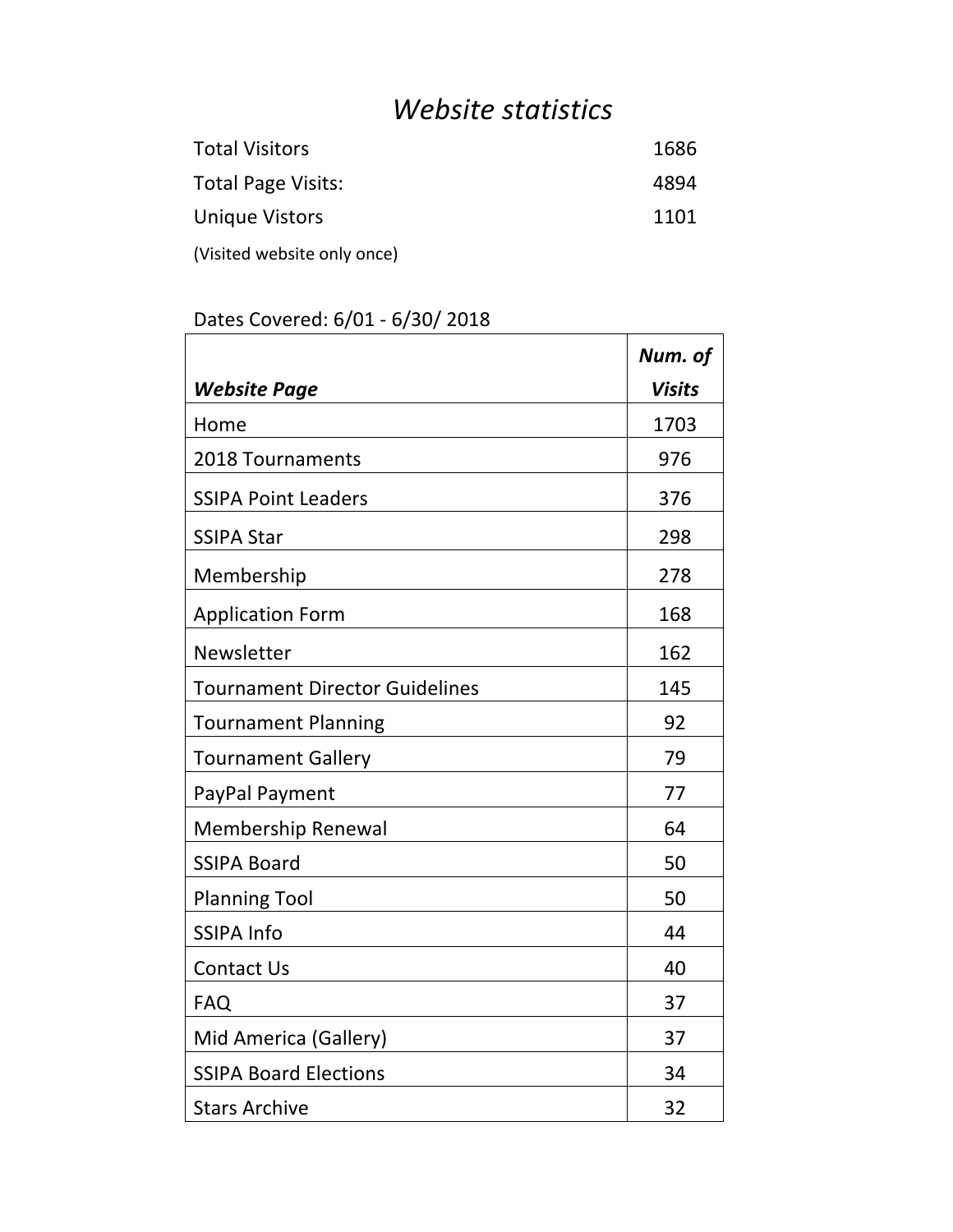| <b>Founder Members</b>      | 30 |
|-----------------------------|----|
| <b>Tournament Archives</b>  | 26 |
| Mid South Reg. (Gallery)    | 24 |
| Southwest Regionals         | 22 |
| Spring Fling (Gallery)      | 21 |
| <b>CO Pickleball Open</b>   | 18 |
| Can AM Super Slam (Gallery) | 16 |
| Sombrero Showdown (Gallery) | 16 |
| <b>SSIPA Documents</b>      | 15 |
| About Us                    | 13 |
| Code of Ethics              | 12 |
| Sunshime Sizzler            | 12 |
| <b>Bylaws</b>               | 9  |
| <b>TD Commitment</b>        |    |
| Form                        | 9  |
| Sun City (Gallery)          | 7  |
| <b>SSIPA Financials</b>     | 7  |
| Ruidoso                     |    |
| Championship                | 3  |